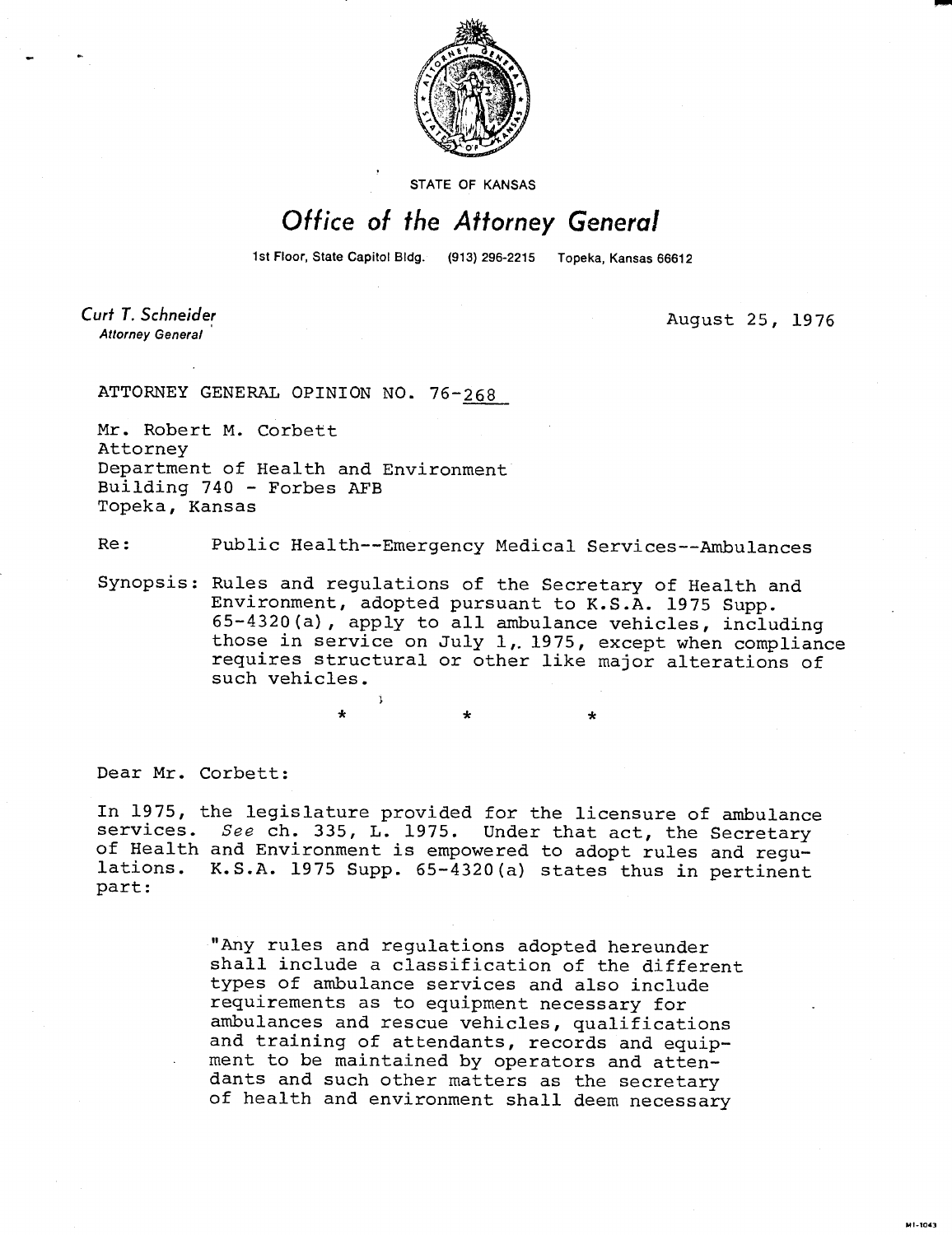Mr. Robert M. Corbett Page Two August 25, 1976

> to implement and administer the provisions of this act."

A limited grandfather clause was provided in subsection (c) of this section: "Vehicles now in use [July 1, 1975] as emergency ambulances may continue to be used for this purpose."

In Opinion No. 76-194, I concluded that an ambulance which was in use prior to July 1, 1975, and which changed ownership subsequent thereto did not lose its status as a vehicle permitted to continue in service as an ambulance under the grandfather provision.

The question which is raised here is whether ambulance vehicles in use prior to July 1, 1975, are exempt from all regulations of the Secretary, including those prescribing requirements for equipment, such as oxygen, medical supplies, and the like. Concerning the exemption, I stated thus in the cited opinion:

> "The legislature contemplated that ambulances and rescue vehicles in use prior to July 1, 1975, might not satisfy the requirements adopted by the Secretary, and accordingly provided that '[v]ehicles now in use as emergency ambulances may continue to be used for this purpose.' The clause was obviously designed to permit emergency ambulance vehicles which were in use as of July 1, 1976, to continue in service notwithstanding more stringent vehicle and equipment requirements adopted thereafter pursuant to the act."

The legislature obviously intended that the rules and regulations adopted by the Secretary should not be interpreted to prevent the continued use of ambulance vehicles then in service. To the extent that any such rule or regulation would so operate, any vehicle affected thereby was entitled to be exempted. However, it is absurd, in my judgment, to suggest that the rules and regulations have no application whatever to ambulance vehicles in service on the effective date of the act, July 1, 1975.

The rules and regulations of the Secretary apply to  $a l l$  ambulance vehicles, including those in service prior to July 1, 1975 (except, of course, those exempt by K.S.A. 1975 Supp. 65-4327), except when the vehicle cannot be adapted to comply with those regulations and continue in service. Obviously, some measure of reasonableness may be required in many instances. However, so far as concerns equipment and supplies which must be carried in the vehicle, for example, compliance is ordinarily readily achieved, except, of course, where the